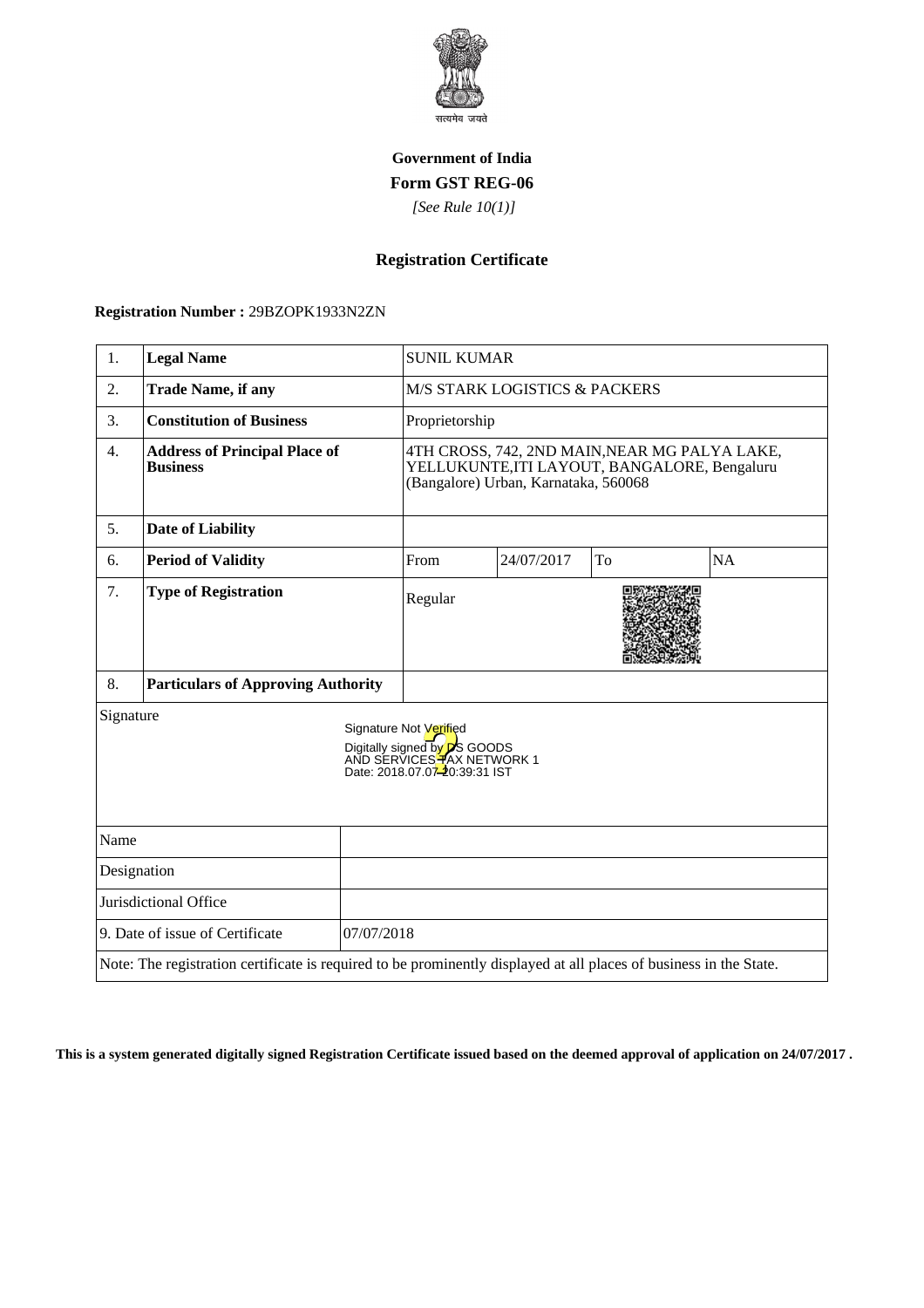

 GSTIN 29BZOPK1933N2ZN Legal Name SUNIL KUMAR Trade Name, if any M/S STARK LOGISTICS & PACKERS

#### **Details of Additional Places of Business**

Total Number of Additional Places of Business in the State 0